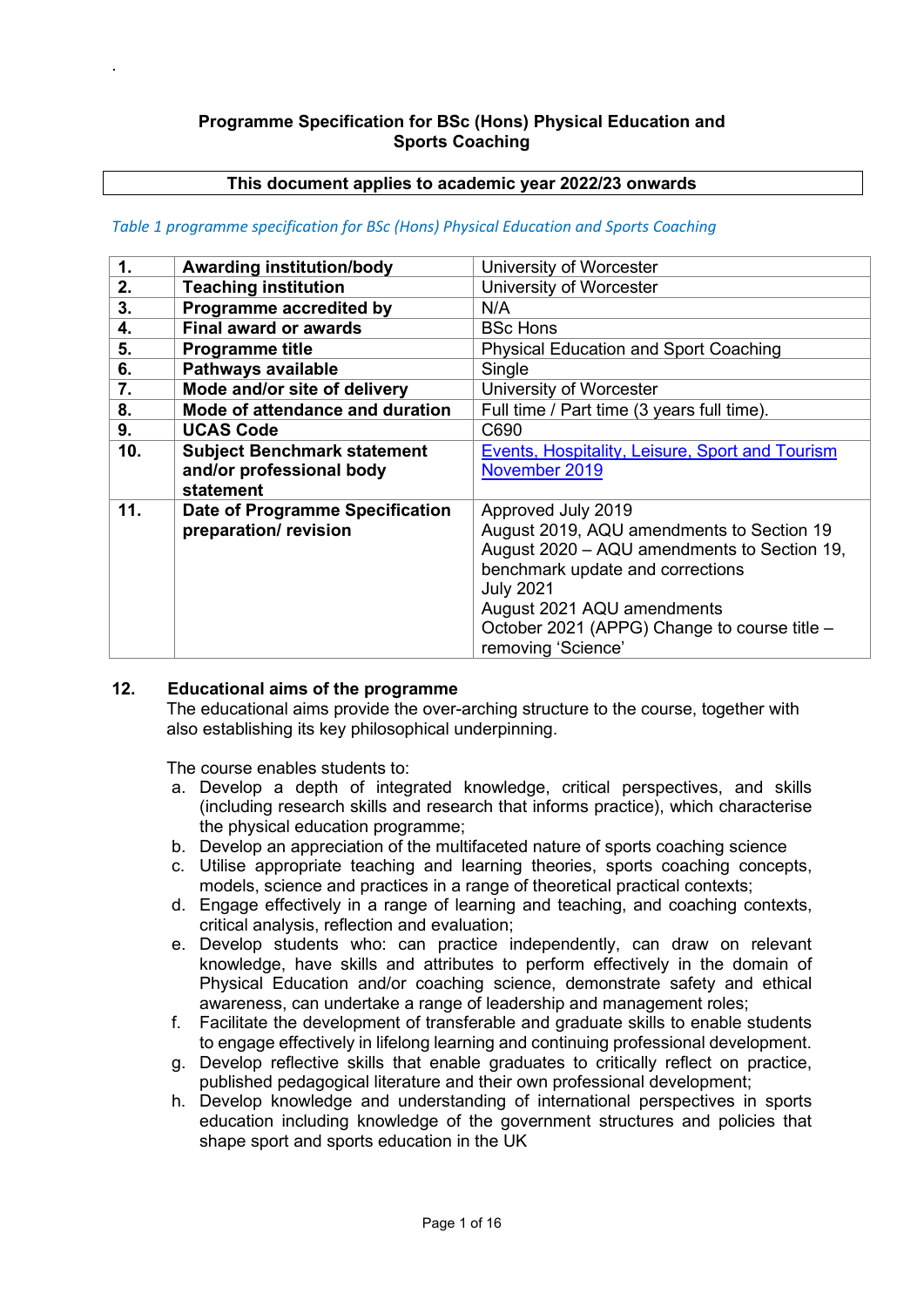It should also be noted that because these aims are the guiding statements structuring the course they can be both explicitly dealt with in modules, whilst in other instances they are more implicitly referred to.

.

A Physical Education and Sports Coaching graduate will have experienced a curriculum that has blended the critical aspects coaching and physical education. Graduates will have developed an understanding of a complex body of knowledge, which will be at the current boundaries of the academic discipline of sport and exercise science.

The PE&SC graduate will be confident; articulate; with a sound understanding of teaching and coaching pedagogy; able to evaluate evidence, arguments and assumptions in order to reach sound judgements; to communicate effectively and can deliver effective teaching and coaching programmes. In this respect, the content of the PE&SC undergraduate programme is designed to help students build a clear and strong, inclusive personal philosophy regarding the nature and purposes of sports education in order to underpin their future professional practice.

The SCS side of the programme considers the principles set out by the Active Endorsement Scheme for Higher Education which is administered by SkillsActive in conjunction with the Chartered Institute for Management of Sports and Physical Activity (now CIMPSA). Furthermore, the course is aligned with the latest HEI endorsement criteria as suggested by Sportscoach UK. It should be noted that the programme content is also guided by the International Council for Coaching Excellence (ICCE) Standards for Higher Education: Sport Coaching Bachelor Degrees (2016). These considerations, along with the eight skills identified by the Active Endorsement Scheme, ensure relevance in the current employment sector.

The PE programme aims to develop students' subject knowledge in PE, from a theoretical perspective (e.g. physiological, psychological, sociological, philosophical knowledge). Such a focus provides theoretical knowledge that underpins practical and teaching performance and the delivery of accredited courses in the 14-19 PE and Sport. Furthermore, the PE programme also aims to develop students' subject knowledge in PE, from a practical perspective. This will involve the exploration of practical activities evident in National Curriculum PE (e.g. gym, dance, games, athletics, outdoor and adventurous activities and swimming).

The work-based learning elements of the programme have been designed to provide students with real-world experiences that provide an insight into the subject in schools or sports clubs and institutions. Such experiences also allow students to develop networks of contacts, which will have a positive impact on future employment opportunities.

Upon completion of their studies, many PE&SC graduates will progress into careers in sports education such as gaining Qualified Teacher Status (QTS), in order to fulfil ambitions of becoming a teacher or as a qualified coach. However, PE&SC graduates are also able to enter many different career pathways as they will have developed analytical techniques and problem-solving skills that can be applied in many types of employment. A PE&SC graduate will be well prepared for employment in situations requiring the exercise of personal responsibility, and decision-making in complex and unpredictable circumstances. Also, within the PE&SC programme there is a clear focus on the development of 'personal learning and thinking skills', meaning that students become team workers, self-managers, creative thinkers, effective participants, independent enquirers, critically reflective practitioners, who are ICT literate. These may be attributes which all employers seek.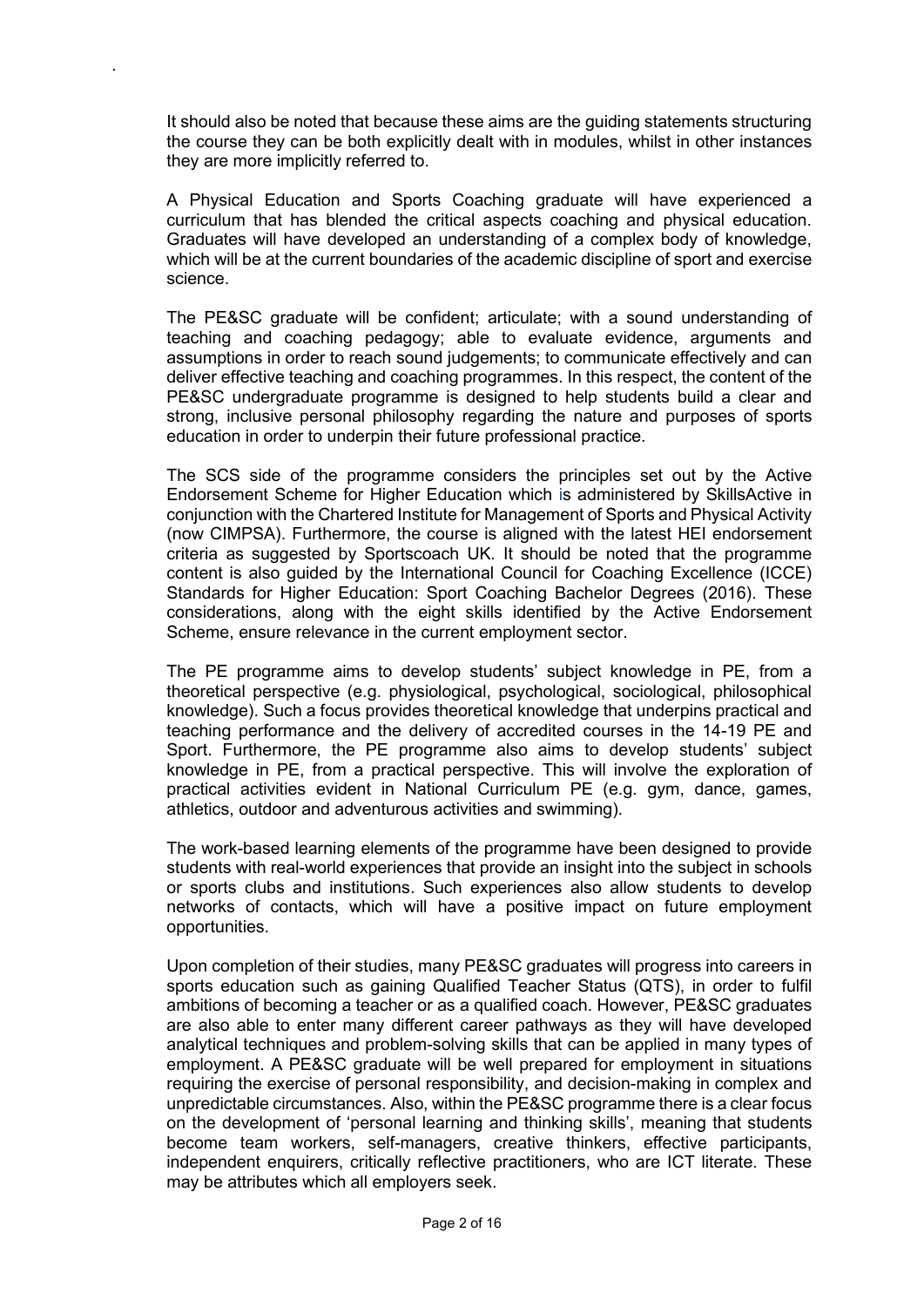**13. Intended learning outcomes and learning, teaching and assessment methods**  The course provides opportunities for students to develop and demonstrate knowledge, understanding, skills, qualities and other relevant attributes.

The following learning outcomes have been informed by the Benchmark statements (see section 16) and adapted according to the needs of this particular course.

The learning outcomes for the Physical Education degree course are as follows:

|  | Table 2 knowledge and understanding outcomes for module code/s |  |  |
|--|----------------------------------------------------------------|--|--|
|  |                                                                |  |  |

.

|           | <b>Knowledge and Understanding</b>                                                                                                                                                                                                      |                                                                                             |  |  |  |  |  |
|-----------|-----------------------------------------------------------------------------------------------------------------------------------------------------------------------------------------------------------------------------------------|---------------------------------------------------------------------------------------------|--|--|--|--|--|
| LO<br>no. | On successful completion of the named award, students will<br>be able to:                                                                                                                                                               | <b>Module Code/s</b>                                                                        |  |  |  |  |  |
| 1.        | Demonstrate critical evaluation of key physical skills and key<br>concepts when applied to the academic and professional<br>practice of sports education, including the application of<br>appropriate underpinning scientific knowledge | <b>SPRT3019</b><br>SPRT3050<br>SPRT3066                                                     |  |  |  |  |  |
| 2.        | Demonstrate capacity for independent, creative and original<br>thought and an autonomous approach to their own learning<br>and continuing professional development through a multi-<br>disciplinary and interdisciplinary approach      | <b>SPRT3050</b><br><b>SPRT3058</b><br><b>SPRT3059</b><br><b>SPRT3067</b><br><b>SPRT3068</b> |  |  |  |  |  |
| 3.        | Critically appraise and challenge the moral, ethical and safety<br>issues in sports education, and critically evaluate processes<br>for their effective management in response to legislation and<br>professional codes of conduct.     | <b>SPRT3050</b><br><b>SPRT3009</b><br><b>SPRT3041</b>                                       |  |  |  |  |  |
| 4.        | Critically reflect on learning processes and individual<br>performance in order to effectively plan, design, lead and<br>manage practical activities                                                                                    | <b>SPRT3059</b>                                                                             |  |  |  |  |  |
| 5         | Recognise and apply the key processes underpinning the<br>concept of inclusive coaching and physical education teaching                                                                                                                 | SPRT3041<br>SPRT3066                                                                        |  |  |  |  |  |

*Table 3 cognitive and intellectual skills outcomes for module code/s*

| <b>Cognitive and Intellectual skills</b> |                                                                                                                            |                                                       |  |  |  |  |
|------------------------------------------|----------------------------------------------------------------------------------------------------------------------------|-------------------------------------------------------|--|--|--|--|
| LO<br>no.                                | On successful completion of the named award, students will<br>be able to:                                                  | <b>Module Code/s</b>                                  |  |  |  |  |
| 6.                                       | Analyse subject matter, scientific and pedagogical content,<br>and curricula knowledge in PE and Sports Coaching           | <b>SPRT3019</b><br><b>SPRT3057</b><br><b>SPRT3009</b> |  |  |  |  |
| 7.                                       | Demonstrate their problem-solving skills and ability to<br>synthesise information in a critically evaluative manner, using | <b>SPRT3067</b><br><b>SPRT3068</b>                    |  |  |  |  |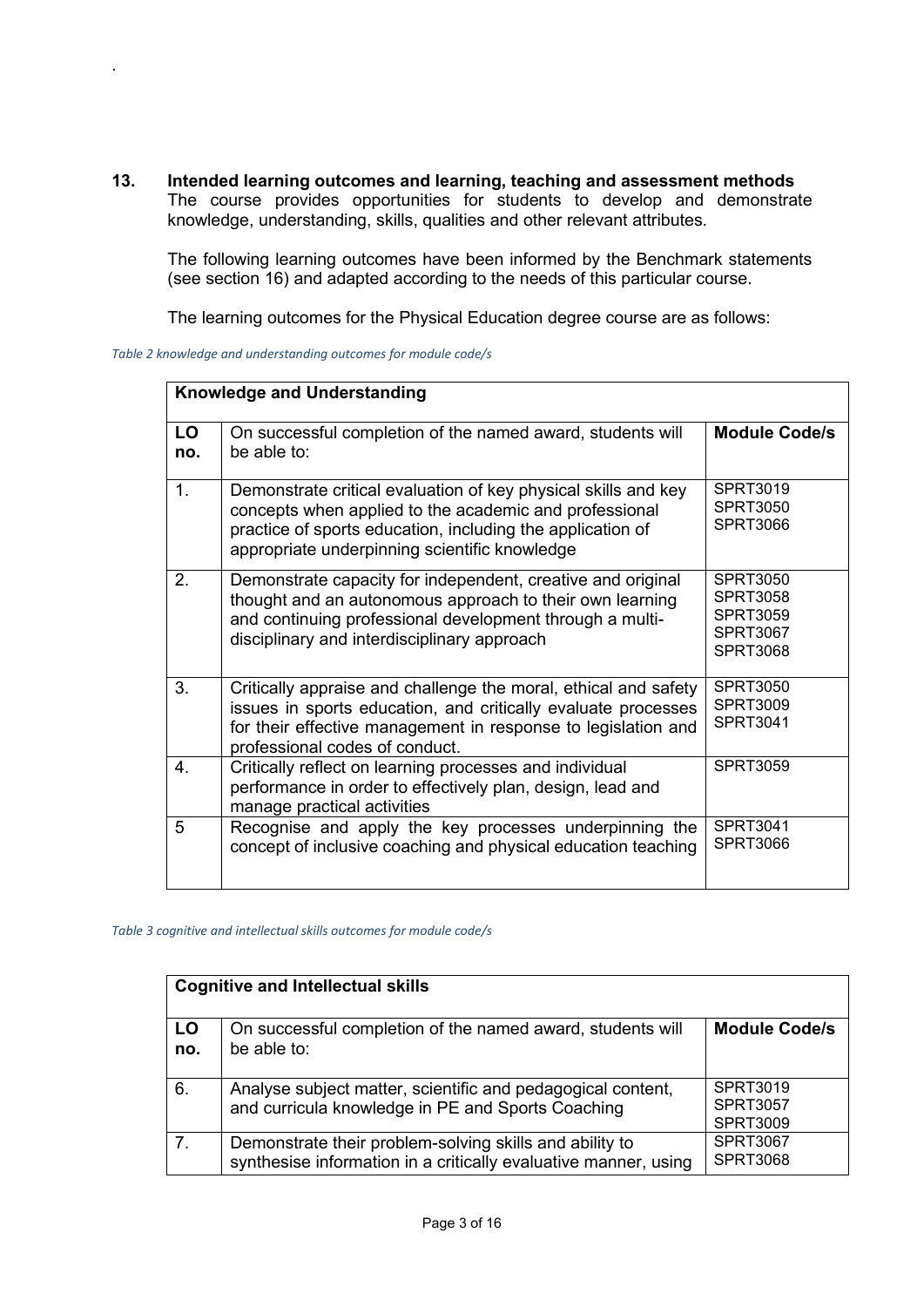|    | appropriate research methods and interpretive analysis<br>based in professional practice        |                                                                   |
|----|-------------------------------------------------------------------------------------------------|-------------------------------------------------------------------|
| 8. | Demonstrate emotional intelligence and sensitivity in the<br>context of inclusion and diversity | SPRT3041<br><b>SPRT3057</b><br><b>SPRT3059</b><br><b>SPRT3066</b> |
|    | Take responsibility for own learning and continuing<br>professional development (CPD).          | <b>SPRT3059</b><br><b>SPRT3058</b>                                |

### *Table 4 skills and capabilities related to employment outcomes for module code/s*

.

|           | Skills and capabilities related to employability                                                                                                                                         |                                                                        |  |  |  |  |  |
|-----------|------------------------------------------------------------------------------------------------------------------------------------------------------------------------------------------|------------------------------------------------------------------------|--|--|--|--|--|
| LO<br>no. | On successful completion of the named award, students will<br>be able to:                                                                                                                | <b>Module Code/s</b>                                                   |  |  |  |  |  |
| 10        | Demonstrate depth and breadth of subject knowledge, safety<br>awareness and ethical awareness in the performance,<br>teaching and planning of practical activities in PE and<br>coaching | SPRT3019<br>SPRT3050<br><b>SPRT3057</b><br><b>SPRT3058</b><br>SPRT3059 |  |  |  |  |  |
| 11        | Demonstrate the ability to link their practice with the changing<br>nature of policy, organisation and practice in sports education                                                      | SPRT3019<br>SPRT3041<br>SPRT3057<br>SPRT3066                           |  |  |  |  |  |
| 12        | Demonstrate an understanding of the moral, ethical, safety<br>and legal issues and the related legislation to the practice of<br>sports education                                        | SPRT3057<br>SPRT3019<br>SPRT3041<br>SPRT3066                           |  |  |  |  |  |

# *Table 5 transferable/key skills outcomes for module code/s*

|                 | <b>Transferable/key skills</b>                                                                                                  |                                                                                      |  |  |  |  |  |
|-----------------|---------------------------------------------------------------------------------------------------------------------------------|--------------------------------------------------------------------------------------|--|--|--|--|--|
| LO<br>no.       | On successful completion of the named award, students will<br>be able to:                                                       | <b>Module Code/s</b>                                                                 |  |  |  |  |  |
| 12 <sup>2</sup> | Demonstrate the ability to work independently and<br>autonomously, whilst displaying innovation, adaptability and<br>creativity | SPRT3067<br>SPRT3068<br>SPRT3059<br><b>SPRT3058</b><br><b>SPRT3063</b>               |  |  |  |  |  |
| 13.             | Demonstrate the ability to communicate information<br>effectively, utilising oral, written and visual forms                     | <b>SPRT3067</b><br><b>SPRT3068</b><br>SPRT3019<br><b>SPRT3059</b><br><b>SPRT3063</b> |  |  |  |  |  |
| 14.             | Demonstrate competency in literacy, numeracy and ICT<br>skills, appropriate to a range of situations                            | <b>SPRT3067</b><br><b>SPRT3068</b><br>SPRT3059<br>SPRT3019<br><b>SPRT3057</b>        |  |  |  |  |  |
| 15.             | Demonstrate effective interpersonal and intra-personal skills<br>for learning                                                   | SPRT3059                                                                             |  |  |  |  |  |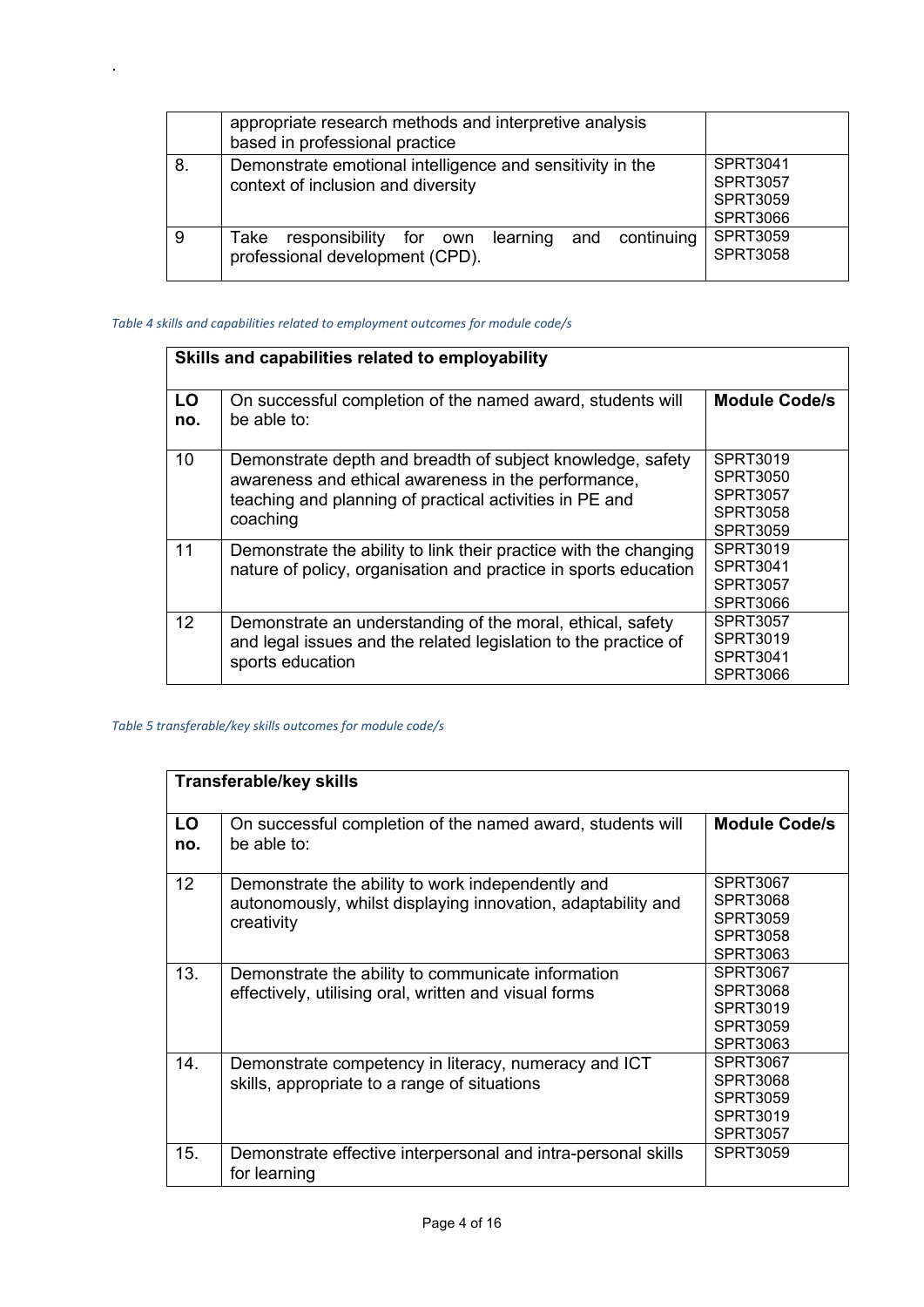| 16. | Develop self-reflection, personal confidence and personal | SPRT3058 |
|-----|-----------------------------------------------------------|----------|
|     | critical analysis                                         | SPRT3059 |

## **Learning, teaching and assessment**

.

For 2021/22, the majority of teaching sessions are face to face on campus. Lectures or lecture workshops for some modules will be delivered online either 'live' or prerecorded. Individual and small group tutorials will be arranged online as this has proven to be convenient and popular with students.

- Students will engage in a series of taught sessions that will be delivered in an interactive manner. Many of these sessions will be tutor led in a lecture room and could be followed by a seminar session in a smaller group.
- Many sessions will be undertaken in small groups and at times students will have been asked to complete a reading, practical or research task that will inform the forthcoming session.
- Students will develop their knowledge and understanding of the Physical Education and Sports Coaching curriculum, values and beliefs, scientific disciplines, specific pedagogy and a range of generic principles to which a sports educator must adhere.
- Students will be challenged to self-reflect on previous practice and future aspirations. Knowledge and understanding is assessed through a range of different assessment opportunities in each module.
- Students will develop their knowledge and understanding of: the PE curriculum; their values and beliefs; specific PE pedagogy and more generic learning and teaching principles.
- Students will develop their knowledge and understanding of: coaching practice; their values and beliefs; specific coaching pedagogy and more generic leading and group development principles.
- Students will explore and critically evaluate the application of theoretical concepts to various practical settings.
- Knowledge and understanding is assessed through a range of different assessment opportunities in every module. For example, students will apply biomechanical principles to athletic activities, through such tasks as video analysis and practical performance observations. Students will be required to provide an oral defence of a self-designed curriculum within the field of physical education. Also, students will create a professional portfolio relating to appropriate professional codes of conduct during a related work-based learning experience.
- Pebblepad is used on selected modules and serves as a good vehicle for learners to record and store a range of work in relation to their coach development and undergraduate learning.
- Every module provides opportunities for students to develop their thinking skills and intellectual ability. For example, examining values and beliefs and the impact these have on learning and teaching in PE. Also, peer teaching and coaching activities and opportunities to teach or coach pupils and participants and reflect on the process
- Students will engage with the research process, by exploring a variety of research methods, in the creation of a research project.
- Students will have the opportunity to work in groups, in a variety of situations, and work with individuals and groups with different learning needs.
- At every level, students have different opportunities to develop their teaching skills in a practical setting, ranging from small group teaching sessions over a few weeks involving pupils from local schools, to more intensive work placement modules.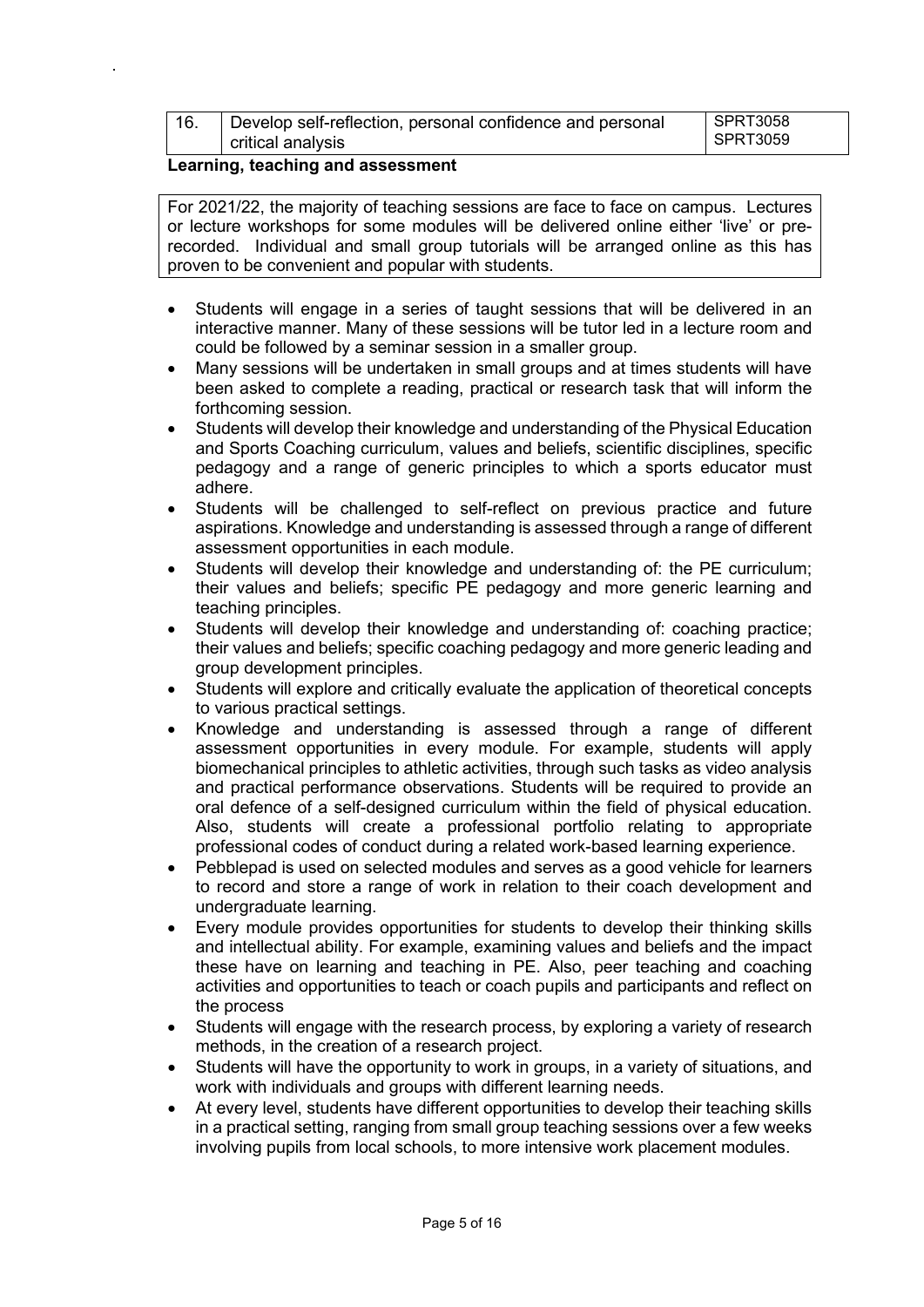- In all practical modules, students are engaged in tasks and where appropriate assessments, which help them to develop their performance skills, enabling them to be more competent and confident across a range of activities.
- The development of transferable/key skills will be evident via the use of a range of different assessment opportunities. For example, students will develop their communication and presentation skills through the sharing of ideas, providing peer feedback and through the formal presentation of ideas and research.
- Students will be provided with numerous opportunities to develop interactive and group skills, through such experiences as: collaborative work in groups such as micro-teaching episodes; and taking on different roles and responsibilities in order to support their own and others development.

# **Contact time**

.

In a typical week, students will have around 12-16 contact hours of teaching. The precise contact hours will depend on the optional modules selected and in the final year there is normally slightly less contact time in order to do more independent study.

Typically, class contact time will be structured around:

- Practical Sessions
- Theoretical lectures
- Seminars (in small study groups)
- Module specific tutorials

### **Independent self-study**

In addition to the contact time, students are expected to undertake around 24-28 hours of personal self-study per week. Typically, this will involve completing online activities, reading journal articles and books, working on individual and/or group projects, undertaking research, preparing for assignments/assessments.

Independent learning is supported by a range of excellent learning facilities, including the Hive and library resources, the virtual learning environment, and extensive electronic learning resources.

# **Teaching staff**

Students will be taught by a teaching team whose expertise and knowledge are closely matched to the content of the modules on the course. The team includes senior academics, professional practitioners with industry experience, demonstrators and technical officers.

Teaching is informed by research and consultancy, and the majority of lecturers on the course have a higher education teaching qualification or are Fellows of the Higher Education Academy.

# **Assessment**

The course provides opportunities to test understanding and learning informally through the completion of practice or 'formative' assignments.

Each module has one or more formal or 'summative' assessments which are graded and count towards the overall module grade. Assessment methods include written examinations and a range of coursework assessments such as essays, reports, portfolios, performance, presentations and a final year independent studies project.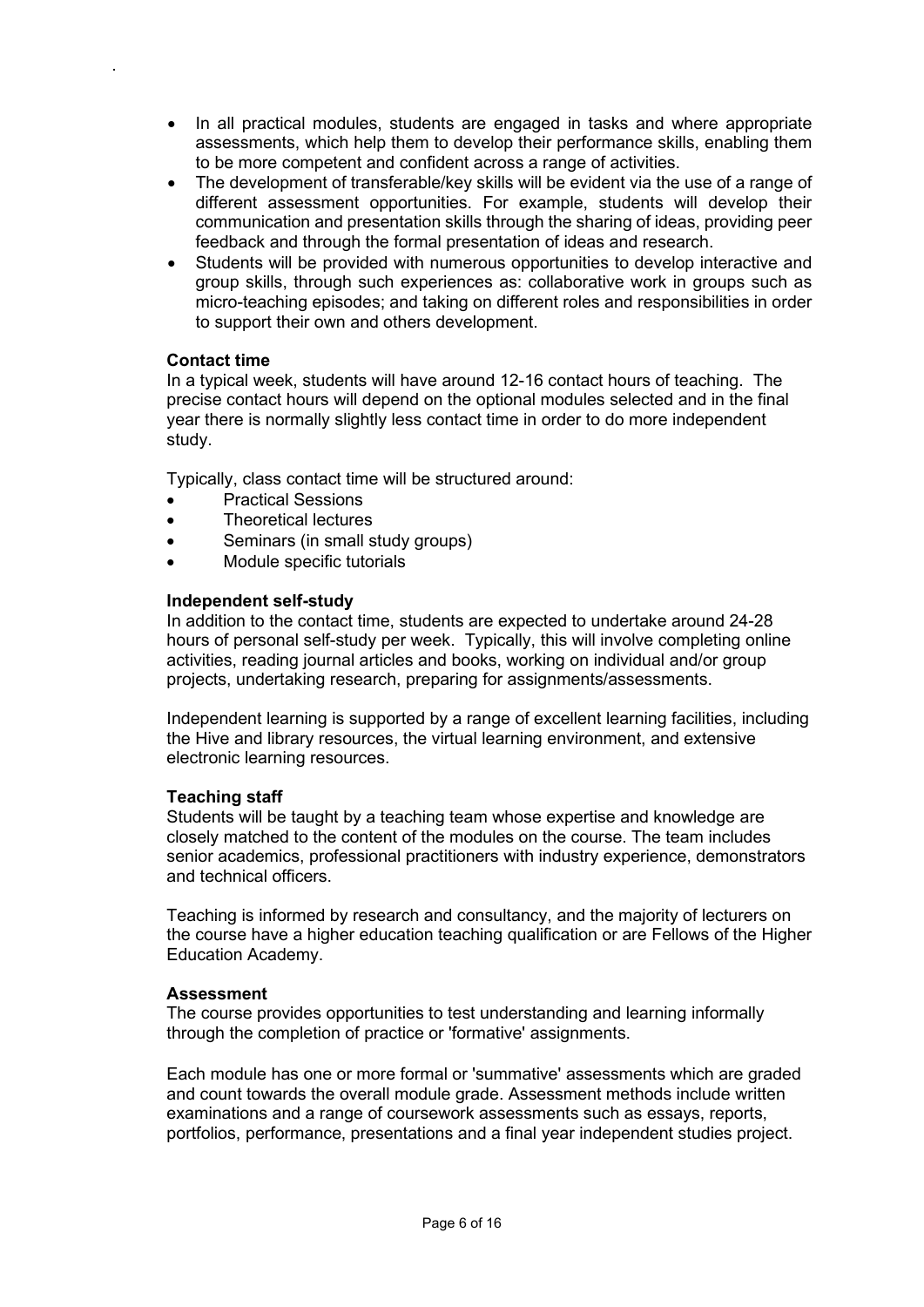The precise assessment requirements for an individual student in an academic year will vary according to the mandatory and optional modules taken, but a typical formal summative assessment pattern for each year of the course is:

# **Year 1**

.

- 4 x essays
- 4 x practical reports
- 5 x practical assessments
- 3 x individual or group presentations

# **Year 2**

- 3 x reflective and skills portfolio
- 5 x essays
- 3 x practical reports
- 1 x formal examinations of 2 hours duration
- 4 x individual or group presentations

# **Year 3**

- Major independent study project of approx 4000-6000 words
- 4 x essays
- 3 x practical reports
- 3 x individual presentations
- 3 x reflective and skills portfolio

# **14. Assessment strategy**

The learning, teaching and assessment strategies utilised within the PE&SC course ensure that students will develop their knowledge, skills and understanding relevant to sports education, but also relevant to wider career options involving working with young people in a physical / sports-based environment (e.g. sport development, leading physical activity, etc). Through the PE&SC course, students will experience a range of assessment types within the modules that they complete. This is to ensure that students will not only develop subject specific knowledge and skills, but also develop a range of transferable skills such as team-working, communications skills and problem solving. It is also intended that by utilised such approaches to learning, teaching and assessment, students will increase their levels of employability.

Another element of the learning, teaching and assessment strategies utilised within the PE&SC course, focuses upon the use of a range of formative assessments, which are utilised within all PE&SC modules. Such formative assessment tasks are designed to provide students with the opportunity to use detailed feedback to inform subsequent summative assessment work and develop their competency in completing a range of different modes of assessment. Such formative assessments take the form of a wide variety of tasks and activities such as; student presentations, discussion activities, group work tasks and independent directed study tasks. These formative assessments are designed, and implemented, in order to assist and guide students in preparation for their summative assessments across all PE&SC modules.

All formative and summative assessment tasks utilised within the PE&SC course, are designed to enhance student learning and achievement, both across all PE&SC modules completed and across their degree programme as a whole, therefore allowing students the opportunity to realise their maximum academic potential through their degree course.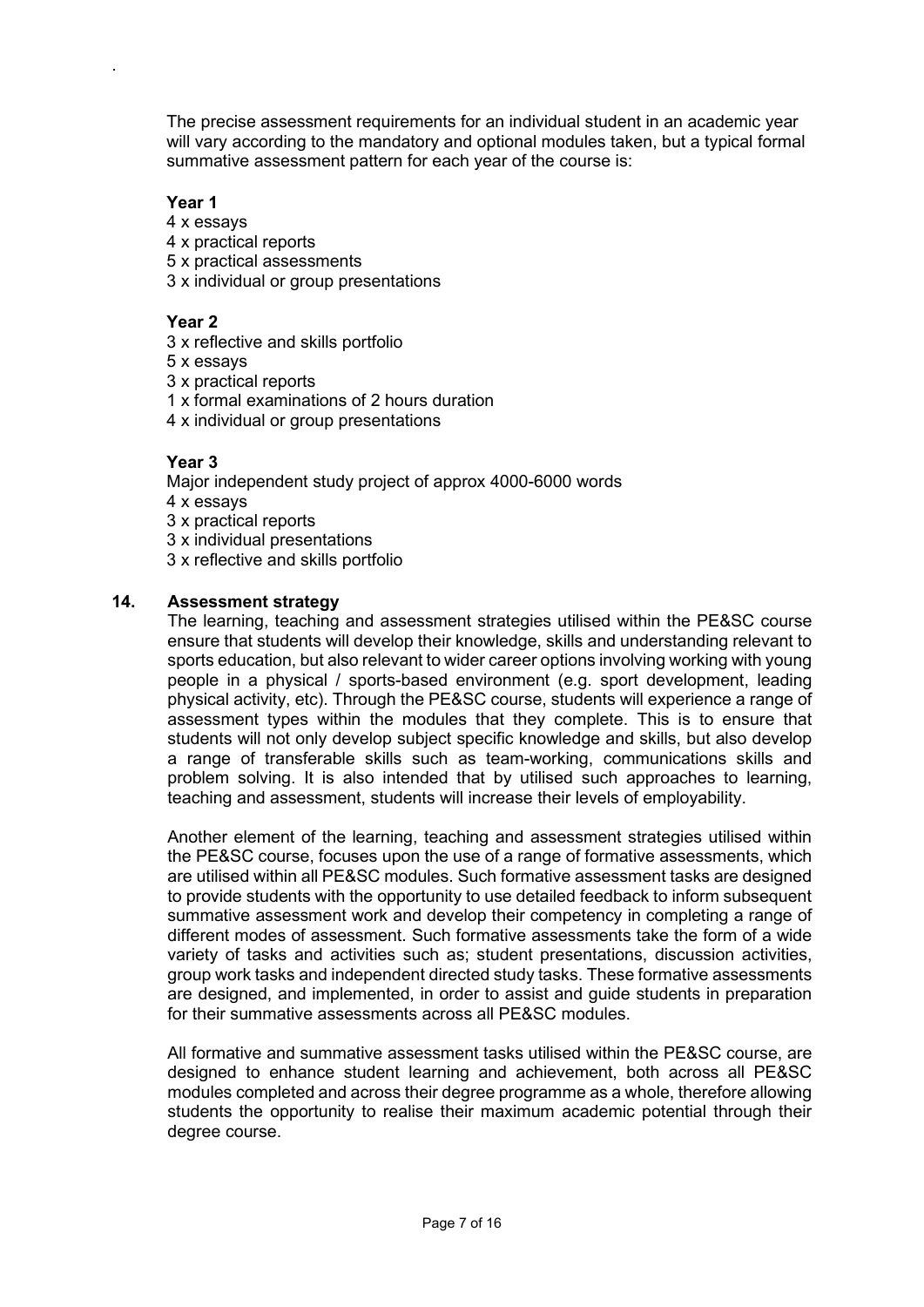Blackboard Collaborate and Pebblepad are used widely throughout the PE&SC course.

### **Regulation of assessment**

.

The course operates under the [Taught Courses Regulatory Framework](http://www.worcester.ac.uk/registryservices/documents/TaughtCoursesRegulatoryFramework.pdf) which sets out the full regulations for passing modules, grading of modules, retrieving failed modules, progression from one academic level to the next, requirements for awards, and how the degree is classified.

The assessment strategy within the PE&SC course is structured in such a way to provide a progressive approach to assessment tasks that develop skills applicable to future practice in both an academic contexts and future employment opportunities.

Approaches to assessment within the PE&SC course are based on a number of principles:

- that a variety and range of assessment types are utilised across all levels of the PE&SC course
- that a progressive approach is used in order to develop the student's abilities across a range of assessment types across all levels of the course, whilst also providing opportunities to practise and develop their competence of specific assessment skills / types across all levels of the course
- that assessment opportunities be used to facilitate the sharing of good practice between students and staff
- that both summative and formative assessment approaches be valued and incorporated into the assessment regime within the PE&SC course
- that there is a focus on the quantity and quality of assessment feedback provided by staff to students, in order to facilitate and enhance assessment as a learning process, and thus to inform students' future practice in academic contexts and employment opportunities

### **15. Programme structures and requirements**

Award maps are designed to show which modules must be taken in order to gain different awards. It is likely that certain modules will have to be taken as pre-requisites for further study in any given area. In this respect, Course Leaders or members of the course teaching team will advise students on these choices.

The PE&SC award map identifies the modules available (code and title), credit values for modules, and module status (e.g. mandatory or optional).

#### *Table 6 heading for course title*

**Course Title: BSc Physical Education &Sports Coaching** 

#### **Level 4**

*Table 7 award map for level 4 BSc (Hons)* Physical Education and Sports Coaching

| <b>Module</b><br><b>Module Title</b><br>Code | <b>Credits</b><br>(Number) | <b>Status</b><br>(Mandatory)<br>$(M)$ ,<br>Optional<br>(O) | Pre-<br>requisites<br>(Code of<br>Module<br>required) | Co-requisites/<br>exclusions<br>and other<br>notes* |
|----------------------------------------------|----------------------------|------------------------------------------------------------|-------------------------------------------------------|-----------------------------------------------------|
|----------------------------------------------|----------------------------|------------------------------------------------------------|-------------------------------------------------------|-----------------------------------------------------|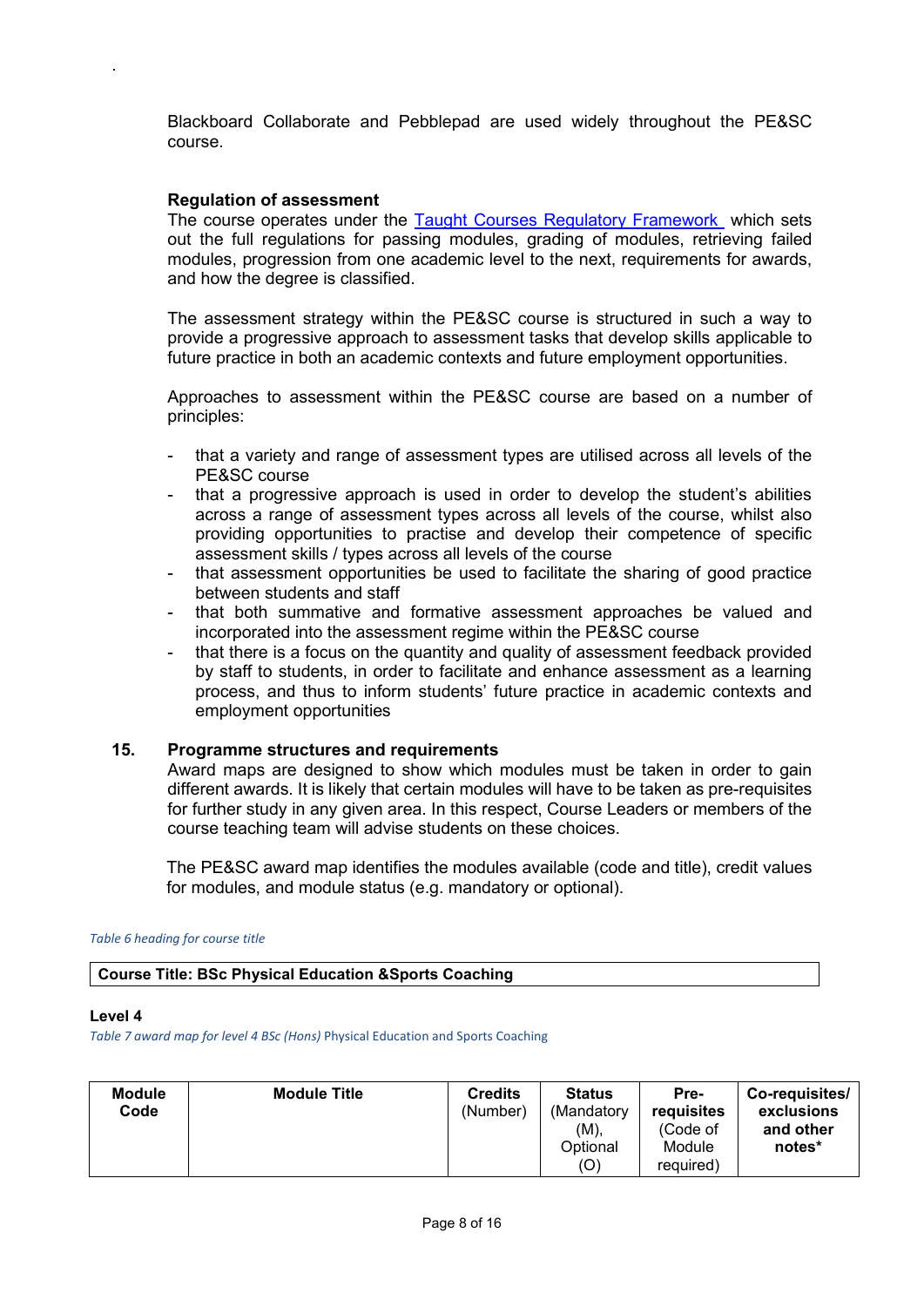|                 |                                                    |       | <b>Single</b><br><b>Hons</b> |      |      |
|-----------------|----------------------------------------------------|-------|------------------------------|------|------|
| <b>SPRT1030</b> | Introduction to Physical Education                 | 30    | М                            | None | None |
| <b>SPRT1024</b> | Principles of Inclusive Sports<br>Coaching         | 30    | M                            | None | None |
| SPRT1041        | Scientific Principles in Teaching<br>and Coaching  | 30    | M                            | None | None |
| SPRT1039        | Dance and Gymnastics in Primary<br><b>Schools</b>  | 15    | O                            | None | None |
| <b>SPRT1027</b> | Adapted Physical Activity, Sport<br>and Disability | 15    | Ω                            | None | None |
| <b>LANGXXX</b>  | Optional modules offered by the<br>Language Centre | 15/30 | O                            | N/A  | N/A  |

# **Single Honours Requirements at Level 4**

Single Honours students must take 120 credits in total drawn from the table above to include 90 credits from all of the mandatory modules SPRT1030 Introduction to Physical Education, SPRT1024 Principles of Inclusive Sports Coaching, and SPRT1041 Scientific Principles in Teaching and Coaching and optional modules - which can include up to 15/30 credits drawn from a range of Language Centre modules in: Academic English for native and non-native speakers of English; Modern Foreign Languages; and Teaching English as a Foreign Language (TEFL). Details of the available Language Centre modules can be found on the Language Centre website: [http://www.worcester.ac.uk/your](http://www.worcester.ac.uk/your-home/language-centre-module-options.html)[home/language-centre-module-options.html.](http://www.worcester.ac.uk/your-home/language-centre-module-options.html)

## **Level 5**

.

#### *Table 8 award map for level 5 BSc (Hons) Physical Education and Sports Coaching*

| <b>Module</b><br>Code | <b>Module Title</b>                                                        | <b>Credits</b><br>(Number) | <b>Status</b><br>(Mandatory<br>(M)<br>or Optional<br>(O)) | Pre-<br>requisites<br>(Code of<br>Module<br>required) | Co-requisites/<br>exclusions<br>and other<br>notes* |
|-----------------------|----------------------------------------------------------------------------|----------------------------|-----------------------------------------------------------|-------------------------------------------------------|-----------------------------------------------------|
| <b>SPRT2061</b>       | Learning and Teaching through<br>Games                                     | 30                         | М                                                         | <b>SPRT1030</b>                                       | None                                                |
| <b>SPRT2034</b>       | Coaching Pedagogy and Practice                                             | 30                         | м                                                         | <b>SPRT1024</b>                                       | None                                                |
| <b>SPRT2063</b>       | Advanced Scientific Principles in<br><b>Teaching and Coaching</b>          | 30                         | М                                                         | <b>SPRT1041</b>                                       | None                                                |
| <b>SPRT2065</b>       | <b>Creating Successful Research</b>                                        | 15                         | м                                                         | None                                                  | None                                                |
| <b>SPRT2042</b>       | <b>Teaching Special Education</b><br>Needs and Disability PE in<br>Schools | 15                         | $O^*$                                                     | None                                                  | *Cannot be<br>taken with<br><b>SPRT2037</b>         |
| <b>SPRT2037</b>       | Sport and Disability                                                       | 15                         | $O^*$                                                     | <b>SPRT1027</b>                                       | *Cannot be<br>taken with<br><b>SPRT2042</b>         |
| <b>SPRT2057</b>       | Contemporary Issues in Sport                                               | 15                         | $\Omega$                                                  | None                                                  | None                                                |
| <b>SPRT2064</b>       | Swimming, Lifesaving and Risk                                              | 15                         | O                                                         | None                                                  | None                                                |
| <b>LANGXXX</b>        | Optional modules offered by the<br>Language Centre                         | 15/30                      | $\circ$                                                   | N/A                                                   | N/A                                                 |

### **Single Honours Requirements at Level 5**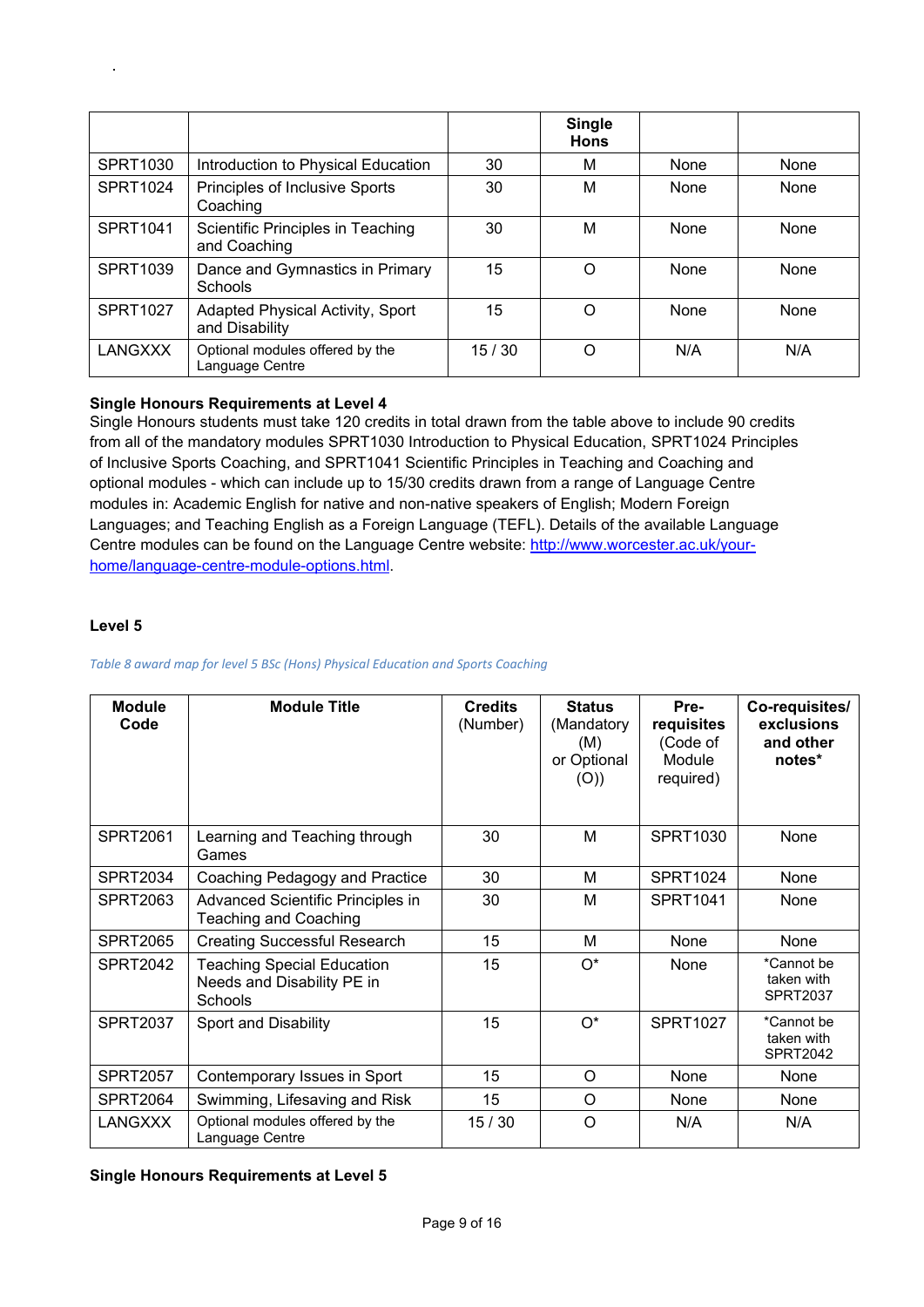Single Honours students must take 120 credits in total drawn from the table above to include 105 credits from all mandatory modules SPRT2061 Learning and Teaching through Games, SPRT2034 Coaching Pedagogy and Practice, SPRT2063 Advanced Scientific Principles in Teaching and Coaching, SPRT2065 Creating Successful Research and optional modules - which can include up to 15/30 credits drawn from a range of Language Centre modules in: Academic English for native and non-native speakers of English; Modern Foreign Languages; and Teaching English as a Foreign Language (TEFL). Details of the available Language Centre modules can be found on the Language Centre website: [http://www.worcester.ac.uk/your-home/language-centre-module-options.html.](http://www.worcester.ac.uk/your-home/language-centre-module-options.html)

# **Level 6**

.

*Table 9 award map for level 5 BSc (Hons) Physical Education and Sports Coaching* 

| <b>Module</b><br>Code | <b>Module Title</b>                                         | <b>Credits</b><br>(Number) | <b>Status</b><br>(Mandatory<br>(M)<br>or Optional<br>(O)) | Pre-<br>requisites<br>(Code of<br>Module<br>required) | Co-<br>requisites/<br>exclusions<br>and other<br>notes* |
|-----------------------|-------------------------------------------------------------|----------------------------|-----------------------------------------------------------|-------------------------------------------------------|---------------------------------------------------------|
| <b>SPRT3067</b>       | Independent<br>Research Project in PE                       | 30                         | $O^*$                                                     | <b>SPRT2065</b>                                       | Cannot be<br>taken with<br><b>SPRT3068</b>              |
| <b>SPRT3068</b>       | Independent Research Project in<br><b>Sports Coaching</b>   | 30                         | $O^*$                                                     | <b>SPRT2065</b>                                       | Cannot be<br>taken with<br><b>SPRT3067</b>              |
| <b>SPRT3059</b>       | <b>School Based Placement</b>                               | 30                         | $O^{**}$                                                  | <b>SPRT2061</b>                                       | Cannot be<br>taken with<br><b>SPRT3058</b>              |
| <b>SPRT3058</b>       | <b>Professional Placement</b>                               | 30                         | $O^{**}$                                                  | None                                                  | Cannot be<br>taken with<br><b>SPRT3059</b>              |
| <b>SPRT3050</b>       | <b>Advanced Coaching Pedagogy</b><br>and Practice           | 15                         | $\circ$                                                   | <b>SPRT2034</b>                                       | None                                                    |
| <b>SPRT3026</b>       | The Developing Child in Sport                               | 15                         | O                                                         | None                                                  | None                                                    |
| SPRT3019              | 14-19 PE and Sport                                          | 15                         | $\circ$                                                   | None                                                  | None                                                    |
| <b>SPRT3057</b>       | Leading and Developing PE in<br><b>Primary School</b>       | 15                         | O                                                         | None                                                  | None                                                    |
| SPRT3041              | Contemporary Issues in Disability<br>Sports Coaching and PE | 15                         | $\circ$                                                   | <b>SPRT2042</b><br>or<br><b>SPRT2037</b>              | None                                                    |
| <b>SPRT3063</b>       | Analysing Social Issues in Sport                            | 15                         | $\circ$                                                   | <b>SPRT2057</b>                                       | None                                                    |
| <b>SPRT3009</b>       | Group Dynamics in Sport                                     | 15                         | O                                                         | None                                                  | None                                                    |
| <b>SPRT3066</b>       | Engaging Young People in<br><b>Physical Activity</b>        | 15                         | $\Omega$                                                  | None                                                  | None                                                    |
| <b>SPRT3006</b>       | The Sport Entrepreneur                                      | 15                         | $\circ$                                                   | None                                                  | None                                                    |

# **Single Honours Requirements at Level 6**

Single Honours students must take 120 credits in total drawn from the table above to include 60 credits from all mandatory modules \*either SPRT3067 Independent Research Project in PE or SPRT3068 Independent Research Project in Sports Coaching, and then must select \*\*either SPRT3059 School Based Placement OR SPRT3058 Professional Placement.

# **16. QAA and professional academic standards and quality**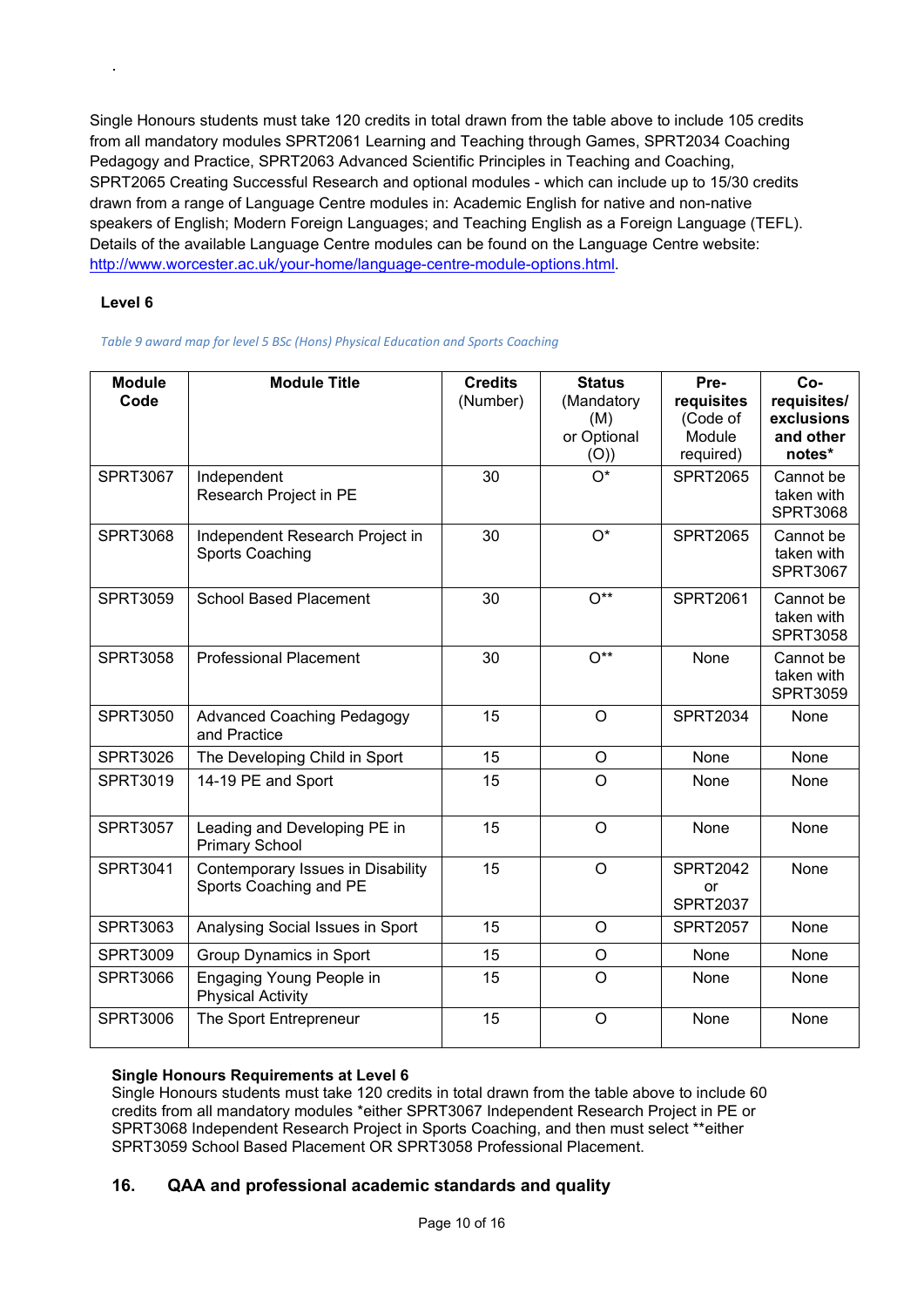The course has been designed to take account of the [Events, Hospitality, Leisure,](https://www.qaa.ac.uk/docs/qaa/subject-benchmark-statements/subject-benchmark-statement-events-leisure-sport-tourism.pdf?sfvrsn=c339c881_11)  [Sport and Tourism November 2019](https://www.qaa.ac.uk/docs/qaa/subject-benchmark-statements/subject-benchmark-statement-events-leisure-sport-tourism.pdf?sfvrsn=c339c881_11)

The Sport Benchmark statements include five subject areas which are stated as being 'broadly concerned with sport'. These areas relate to the:

- 1. Human responses and adaptations to sport and exercise
- 2. The performance of sport and exercise and its enhancement, monitoring and analysis.
- 3. Health-related and disease management aspects of exercise and physical activity
- 4. Historical, social, political, economic and cultural diffusion, distribution and impact of sport.
- 5. Policy, planning, management and delivery of sporting opportunities.

These five sport benchmark areas vary in relation to their relevancy to three key types of sport related degrees, which are *sport science*, *sport studies* and *sport management*. These diverse degree pathways should "normally" embrace at least one or two of the previously noted sport benchmark subject areas.

In the context of the Physical Education and Sport Coaching course all the previously mentioned study areas can be found in the course.

Common to all modules is the opportunity to learn through the integration of theory with practice. Although students are expected to engage with a challenging and suitable range of theories, concepts and principles, the applied context within which a student learns is a driver for our degree.

It should also be noted that the programme content is guided by the International Council for Coaching Excellence (ICCE) Standards for Higher Education, the Department for Education (DfE) Teachers Standards, Association for Physical Education (afPE), and the QAA Foundation Degree Characteristics Statement (FHEQ). This ensures the course design and curriculum is contemporary and meets the requirements of Higher Education and the employment sector.

This award is located at level 6 of the FHEQ.

### **17. Support for students**

.

Providing high quality support for all PE&SC students is a major focus for the teaching team. In this regard, the students are offered PAT tutorial meetings with both Level 4 and Level 5 students, to discuss their module selections.

'On-track' presentations are also provided for PE&SC students within Level 5 and Level 6 of their degree course. These sessions are designed to inform the students of what is required of them in order to successfully complete their modules. Feedback received from both staff and students relating to these sessions is very positive.

In order to support students in finding employment upon completion of their degree course, employability workshops are conducted with Level 6 students. These workshops focus on providing guidance and advice for students seeking employment in teaching (e.g. focusing on the application and interview process for the PGCE course) and also other sports-related career options.

### **Personal Academic Tutor System**

Each student will be allocated a Personal Academic Tutor (whenever possible from within the Course Team). Students will be given an opportunity to meet with their tutor during their induction sessions and the intention behind the system is that students will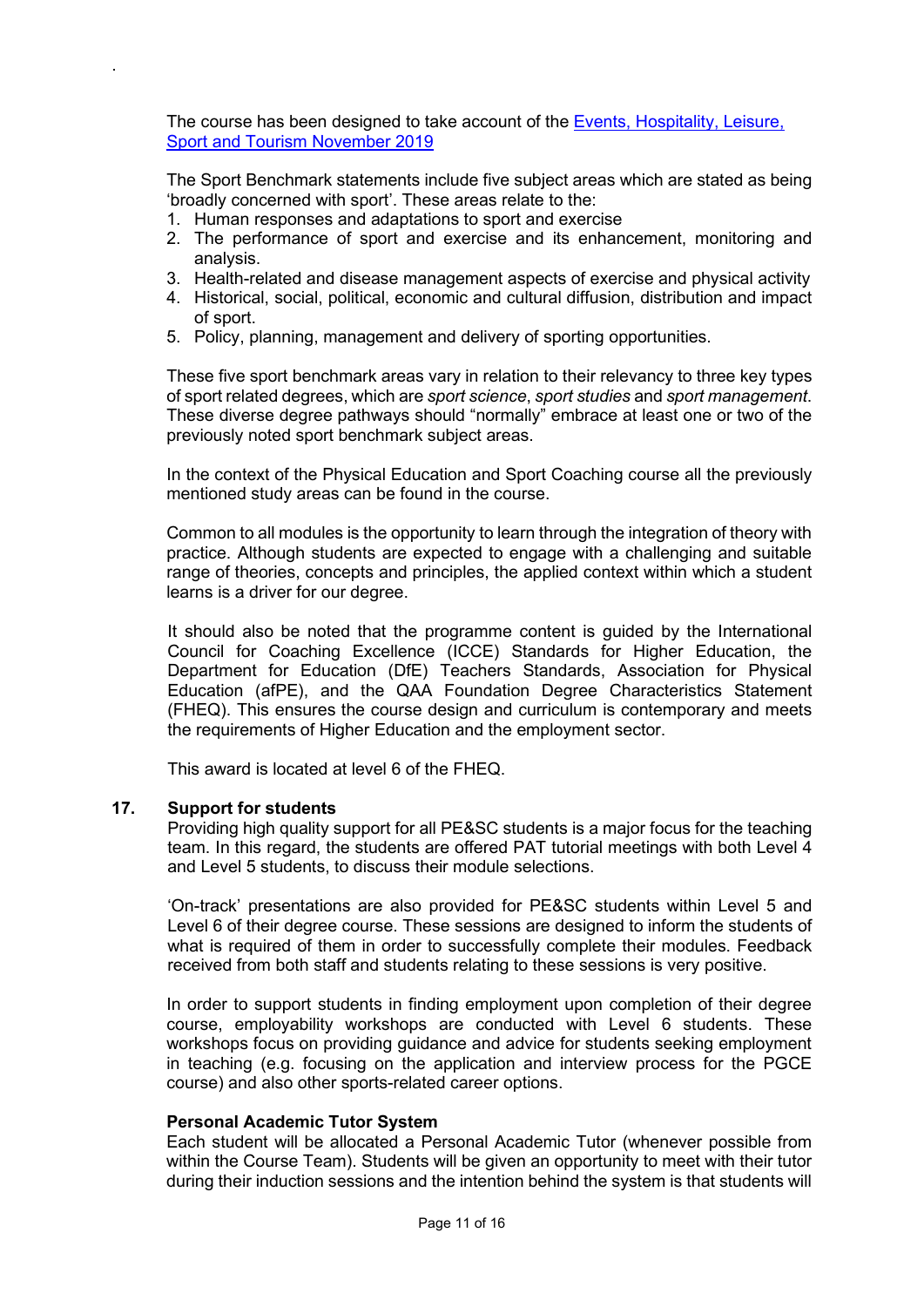develop a close working relationship, so that the tutor builds up a clear picture of their progress throughout the course. The personal academic tutor will be able to offer both academic and pastoral advice and should be the main contact throughout the course.

The Personal Academic Tutor will encourage the student to take responsibility for their own personal and professional development planning. Structured face-to-face and on-line support typically covers the following:

- Awareness of their own strengths and weaknesses
- A clear vision of what they want to achieve through HE study
- Greater understanding of how study in their chosen discipline area at the University can help them towards their goals
- Responsibility for their choices in modules, work and social life
- A reflective approach to all the feedback they receive on their work
- A sense (and a record) of progression and achievement in their development of subject and generic skills, attributes and personal qualities
- An ability to use their greater awareness to articulate the benefits of their HE experience to others including employers

The Personal Academic Tutor will also:-

- Respond to student requests for support and help with problems which affect academic work either at subject level or by referral to other University facilities;
- Provide information for and assist in the drafting of the University reference.

Students should meet their Personal Academic Tutor four times a year for first year tutees and three times for other years, although occasionally students may also need to contact their tutor at other times, particularly if the student is experiencing problems.

The following guidance and support structure is in place for students to answer all queries related to student life, including the Disability and Dyslexia Service: *<https://www2.worc.ac.uk/firstpoint/>*

*<https://www.worcester.ac.uk/life/help-and-support/services-for-students/home.aspx> <https://www2.worc.ac.uk/disabilityanddyslexia/>*

# **18. Admissions**

.

# **Admissions policy**

Our policy is to offer a place to any student that we deem to be capable of success and who is likely to substantially benefit from the programme. We support the University's mission statement of *increasing access, widening participation, equality, diversity, inclusion and to assisting students to achieve their potential.* 

### **Entry requirements**

The normal minimum entry requirement for undergraduate degree courses is the possession of 4 GCSEs (Grade C/4 or above to include Maths and English) and a minimum of 2 A Levels (or equivalent Level 3 qualifications).

The current UCAS Tariff requirements for entry to this course are published in the prospectus and on the UW website [https://www.worc.ac.uk/journey/a-z-of](https://www.worc.ac.uk/journey/a-z-of-courses.html)[courses.html](https://www.worc.ac.uk/journey/a-z-of-courses.html)

See [Admissions Policy](http://www.worcester.ac.uk/registryservices/documents/AdmissionsPolicy.pdf) for other acceptable qualifications.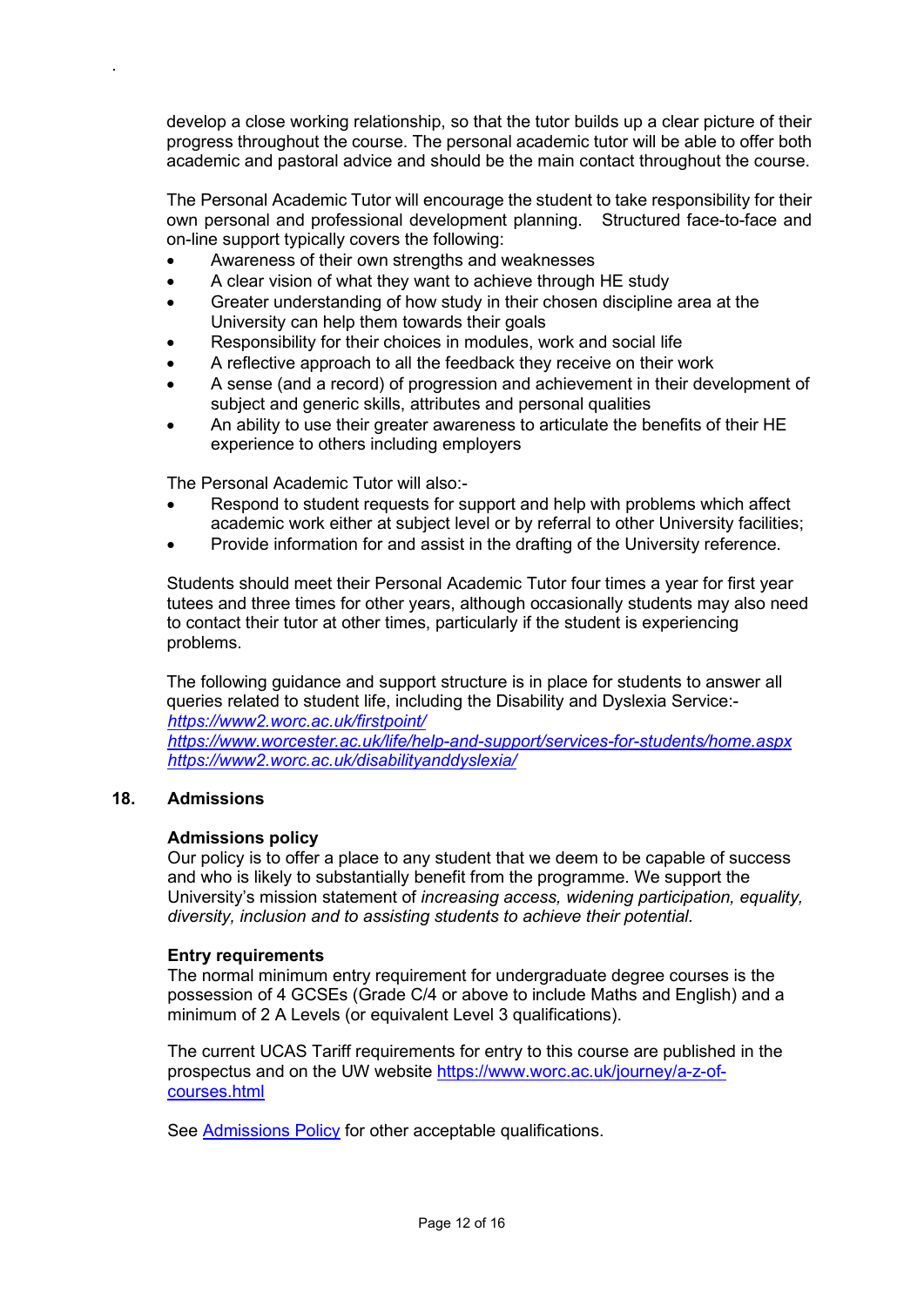International students may apply for this course through the University of Worcester International College (UWIC) programme. Students who successfully complete UWIC Stage 1 will progress to UWIC Stage 2 Integrated Level 4 Programme which involves completing 120 credits of University of Worcester modules as set out in the award map in section 15, plus a year-long study skills programme with UWIC. Students will be required to successfully complete the UWIC study skills programme in addition to meeting the University requirements for progression to Level 5.

### **Disclosure and Barring Service (DBS) requirements**

An enhanced disclosure is required for this course.

### **Recognition of Prior Learning**

.

Details of acceptable level 3 qualifications, policy in relation to mature students or applicants with few or no formal qualifications can be found in the prospectus or on the University webpages. Information on eligibility for recognition of prior learning for the purposes of entry or advanced standing is also available from the University webpages or from the Registry Admissions Office (01905 855111).

Further information on Recognition of Prior Learning can be found at <http://www.worcester.ac.uk/registryservices/941.htm>

### **Admissions procedures**

Full-time applicants apply through UCAS *(Joint course code- specific codes available on UCAS website).*

Part-time applicants apply directly to University of Worcester (UW)

### **Admissions/selection criteria**

Prospective students should apply through UCAS and all applications will be considered by the Course Leader/Admissions Tutor. The decision to offer a place will be based on a candidate's ability to demonstrate enthusiasm for the subject, commitment to study and the academic capability to succeed on the Course.

### **19. Regulation of assessment**

# **The course operates under the University's [Taught Courses Regulatory](http://www.worcester.ac.uk/registryservices/documents/TaughtCoursesRegulatoryFramework.pdf)  [Framework](http://www.worcester.ac.uk/registryservices/documents/TaughtCoursesRegulatoryFramework.pdf)**

### **Requirements to pass modules**

- Modules are assessed using a variety of assessment activities which are detailed in the module specifications.
- The minimum pass mark is D- for each module.
- Students are required to submit all items of assessment in order to pass a module, and in some modules, a pass mark in each item of assessment may be required.
- Full details of the assessment requirements for a module, including the assessment criteria, are published in the module outline.

### **Submission of assessment items**

- Students who submit course work late but within 7 days (one week) of the due date will have work marked, but the grade will be capped at D- unless an application for mitigating circumstances is accepted.
- Students who submit work later than 7 days (one week) will not have work marked unless they have submitted a valid claim of mitigating circumstances.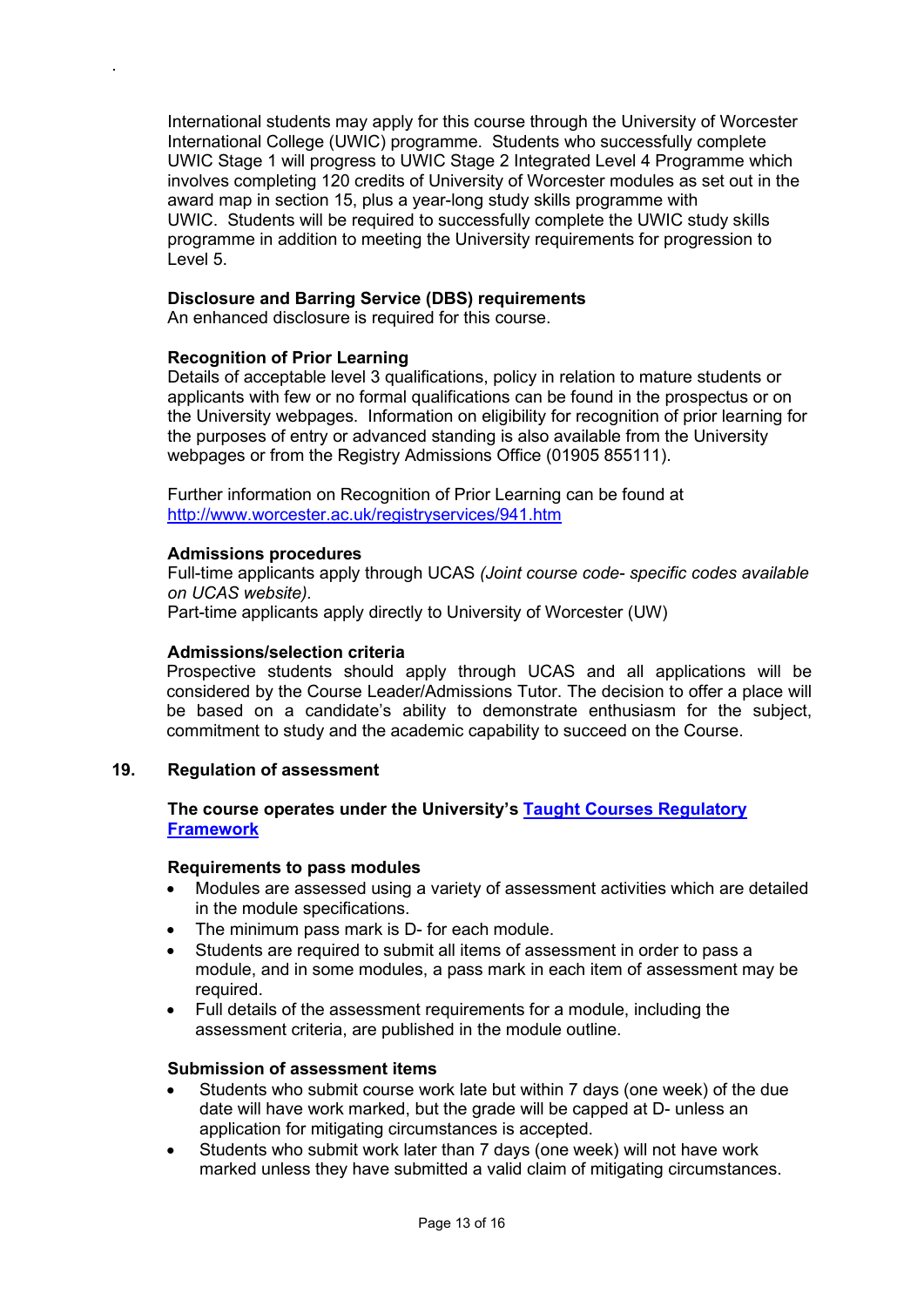• For full details of submission regulations please see the Taught Courses Regulatory Framework.

# **Retrieval of failure**

.

- Students are entitled to resit failed assessment items for any module that is awarded a fail grade.
- Reassessment items that are passed are capped at D-.
- If a student is unsuccessful in the reassessment, they have the right to retake the module (or, in some circumstances, take an alternative module); the module grade for a re-taken module is capped at D-.
- A student will be notified of the reassessment opportunities in the results notification issued via the secure student portal (SOLE). It is the student's responsibility to be aware of and comply with any reassessments.

# **Requirements for Progression**

- A student will be permitted to progress from Level 4 to Level 5 if, by the time of the reassessment Board of Examiners, they have passed at least 90 credits at Level 4. Outstanding Level 4 credits must normally be studied in the following academic year.
- A student will be permitted to progress from Level 5 to Level 6 if, by the time of the reassessment Board of Examiners, they have passed at least 210 credits, including 90 credits at Level 5. Outstanding Level 5 credits must normally be studied in the following academic year.
- A student who, by the time of the reassessment Board of Examiners, has failed 90 credits or more (after exhausting all reassessment opportunities) during the academic year, will have their registration with the University terminated
- If a student has not passed at least 90 credits by the reassessment Board of Examiners, the student is not permitted to progress to the next level and will be required to either complete outstanding reassessment or retake the failed modules the following academic year. Students will be able to carry forward any passed modules.
- For students following the UWIC pathway see section 18 above.

# **Requirements for Awards**

| <b>Award</b>                                                                                     | <b>Requirement</b>                                                                                                                                                                                                                                                                     |
|--------------------------------------------------------------------------------------------------|----------------------------------------------------------------------------------------------------------------------------------------------------------------------------------------------------------------------------------------------------------------------------------------|
| Certificate of Higher<br><b>Education Cert HE</b><br>[Physical Education and<br>Sports Coaching1 | In order to be eligible for the exit award of Certificate in<br>Higher Education in the named subject/area of study, a<br>student must have passed at least 120 credits in total<br>including the mandatory modules for level 4 of the award<br>as specified on the award map.         |
| Diploma of Higher<br><b>Education DipHE</b><br>[Physical Education and<br>Sports Coaching1       | In order to be eligible for the exit award of Diploma in<br>Higher Education in the named subject/area of study, a<br>student must have passed at least 240 credits in total<br>including the mandatory modules for level 4 and level 5 of<br>the award as specified on the award map. |
| Degree<br>(non-honours)                                                                          | Passed a minimum of 300 credits with at least 90 credits<br>at Level 5 or higher and a minimum of 60 credits at Level<br>6, including the mandatory modules for Level 5 and Level                                                                                                      |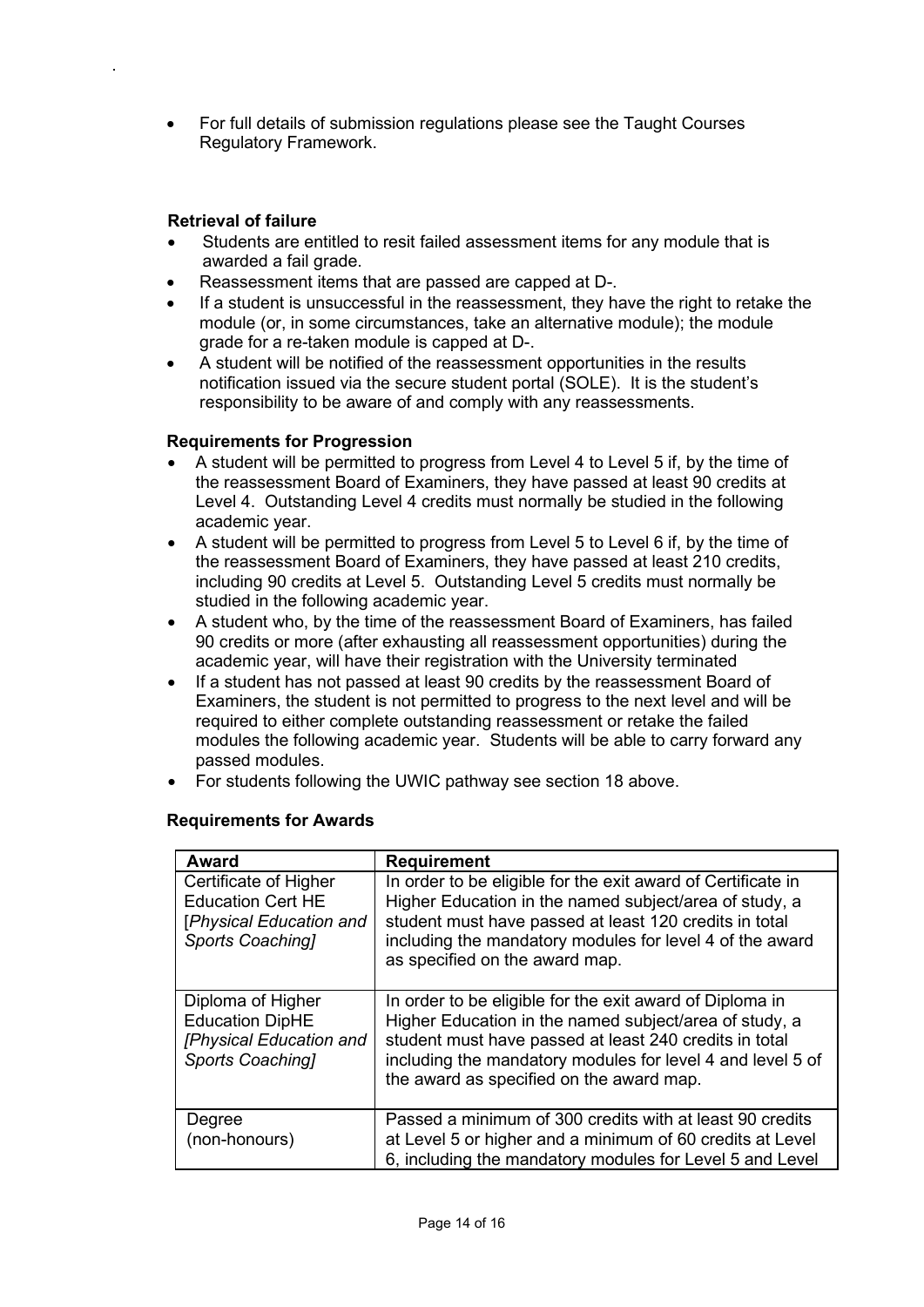|                     | 6 of the award (not the Independent Study module) as<br>specified on the award map.                                                                         |
|---------------------|-------------------------------------------------------------------------------------------------------------------------------------------------------------|
| Degree with honours | Passed a minimum of 360 credits with at least 90 credits<br>at Level 5 or higher and a minimum of 120 credits at Level<br>6, as specified on the award map. |

### **Classification**

.

The honours classification will be determined by whichever of the following two methods results in the higher classification.

- Classification determined on the profile of the best grades from 60 credits attained at Level 5 and the best grades from 120 credits at Level 6. Level 5 and Level 6 grades count equally in the profile.
- Classification determined on the profile of the best grades from 120 credits attained at Level 6 only

# **20. Graduate destinations, employability and links with employers**

### **Graduate destinations**

On completion of the BSc Physical Education and Sport Coaching degree, inevitably a large number of PE graduates will progress onto teaching PE in secondary schools and colleges. This is achieved by gaining their Qualified Teachers Status (QTS) usually in the secondary education sector, though on occasions in primary or FE. Other popular destinations include various coaching and high performance sports industries such as West Bromwich Albion FC, Wolverhampton Wanderers FC, Kings School, Worcester Wolves Basketball, Severn Stars Netball, Worcester Cricket Club, Worcester County Sports Partnership

Students are able to develop specific areas of interest and experience new areas of study. Therefore, previous PE&SC graduates have found employment in a variety of areas including: public services, the armed services, activity co-ordinators, sales, sports development managers, leisure and recreation management, health promotion, corporate fitness, sports marketing and event management.

### **Student employability**

School of Sport & Exercise Science 'Earn As You Learn (EAYL)' & 'Learn As You Volunteer (LAYV)' schemes - opportunities for sport students to engage in meaningful employment during their time of study at the University of Worcester is promoted, marketed and coordinated by the School of Sport & Exercise Science. A designated EAYL coordinator has the responsibility of managing this activity and publicising using a variety of social media (Twitter: @EAYLatUW; Facebook: EAYL at UW; Instagram: uw\_eayl)

PE and Sports Coaching graduates have gone on to gain employment in the following areas: Sport Community coaching (including disability coaching career opportunities); Sport performance coaching; Sport Development officers; Sports Marketing; Performance Analysis; PE teaching; Armed forces & Police; Coaching business start-up; Graduate level employment in the Private, public and voluntary sectors.

Throughout the PE&SC course, in respect of the modules offered, students are able to develop a wide range of skills and attributes, such as personal learning and thinking skills, meaning that PE&SC students become team workers, self-managers, creative thinkers, effective participants, independent enquirers and reflective learners. These